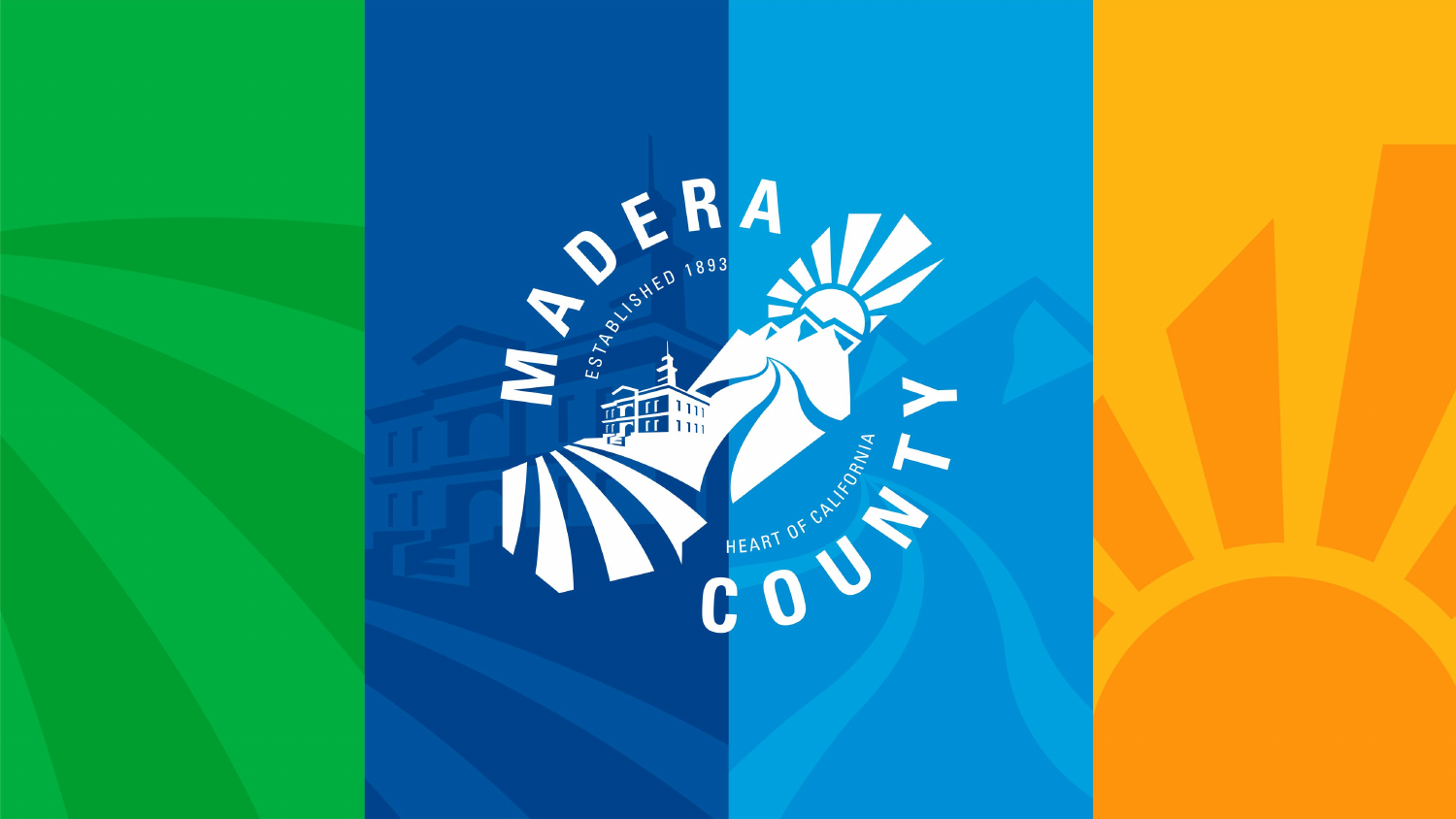

## **Observations about Penalties**

- Staying within allocations is reinforced with appropriate penalties
- Penalties need to be structured to be fair but also serve their purpose
- Initially, County GSA could provide some tolerance for determination of going over an allocation based on scientific studies on precision
- The GSA can modify the penalty structure over time if necessary to assure GSP goals are being met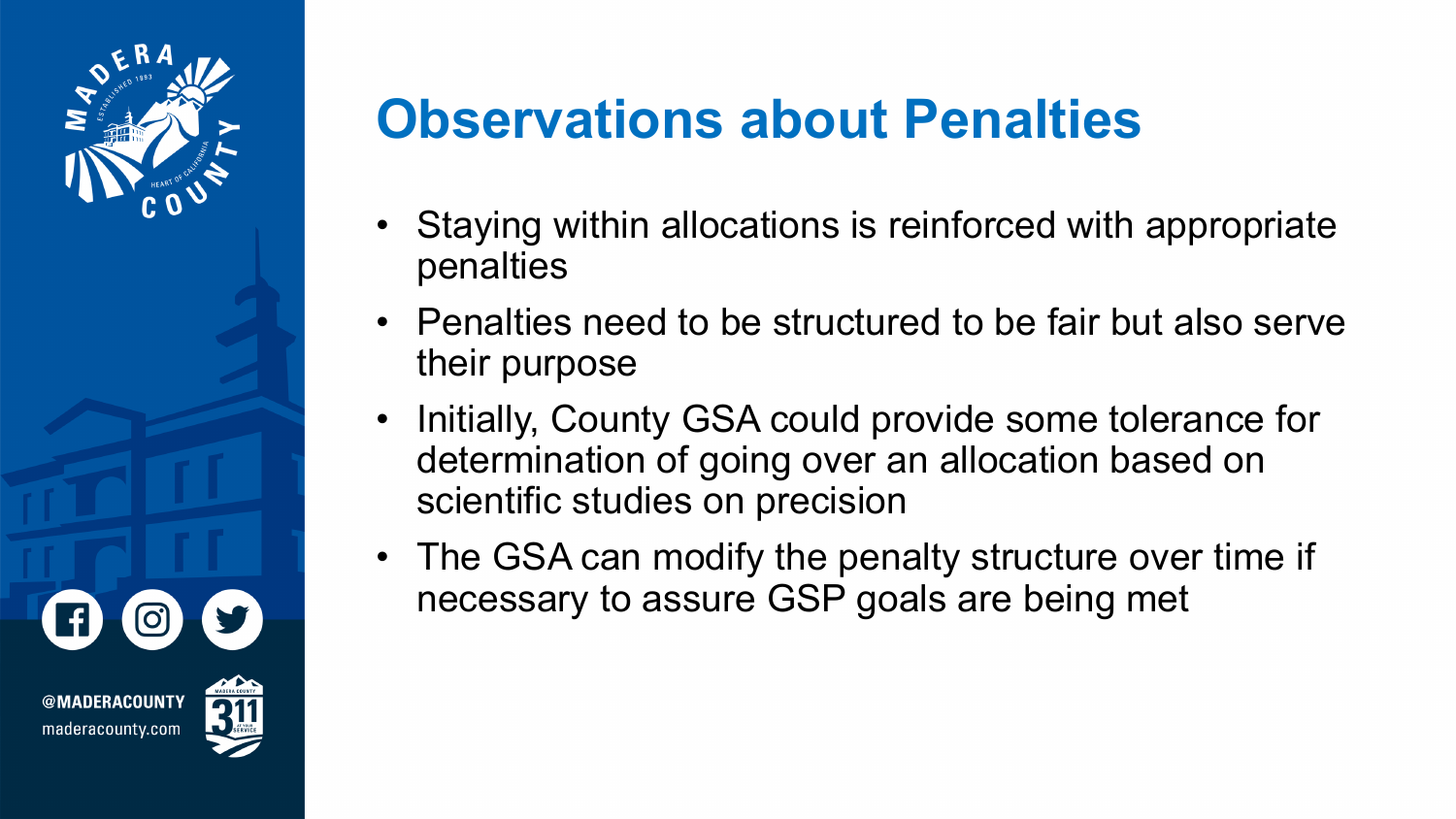

**\DERACOUNT\** maderacounty.com

## California Water Code § 10732

(a)(1) A person who extracts groundwater in excess of the amount that person is authorized to extract under a rule, [regulation, ordinance, or resolution adopted pursuant to Section](https://1.next.westlaw.com/Link/Document/FullText?findType=L&originatingContext=document&transitionType=DocumentItem&pubNum=1000226&refType=LQ&originatingDoc=I9115c3301a4c11e98620d2ce1a9c5d2a&cite=CAWAS10725.2) 10725.2, shall be subject to a civil penalty not to exceed five hundred dollars (\$500) per acre-foot extracted in excess of the amount that person is authorized to extract. Liability under this subdivision is in addition to any liability imposed under paragraph (2) and any fee imposed for the extraction.

(2) A person who violates any rule, regulation, ordinance, or resolution adopted pursuant to [Section 10725.2](https://1.next.westlaw.com/Link/Document/FullText?findType=L&originatingContext=document&transitionType=DocumentItem&pubNum=1000226&refType=LQ&originatingDoc=I9115c3311a4c11e98620d2ce1a9c5d2a&cite=CAWAS10725.2) shall be liable for a civil penalty not to exceed one thousand dollars (\$1,000) plus one hundred dollars (\$100) for each additional day on which the violation continues if the person fails to comply within 30 days after the local agency has notified the person of the violation.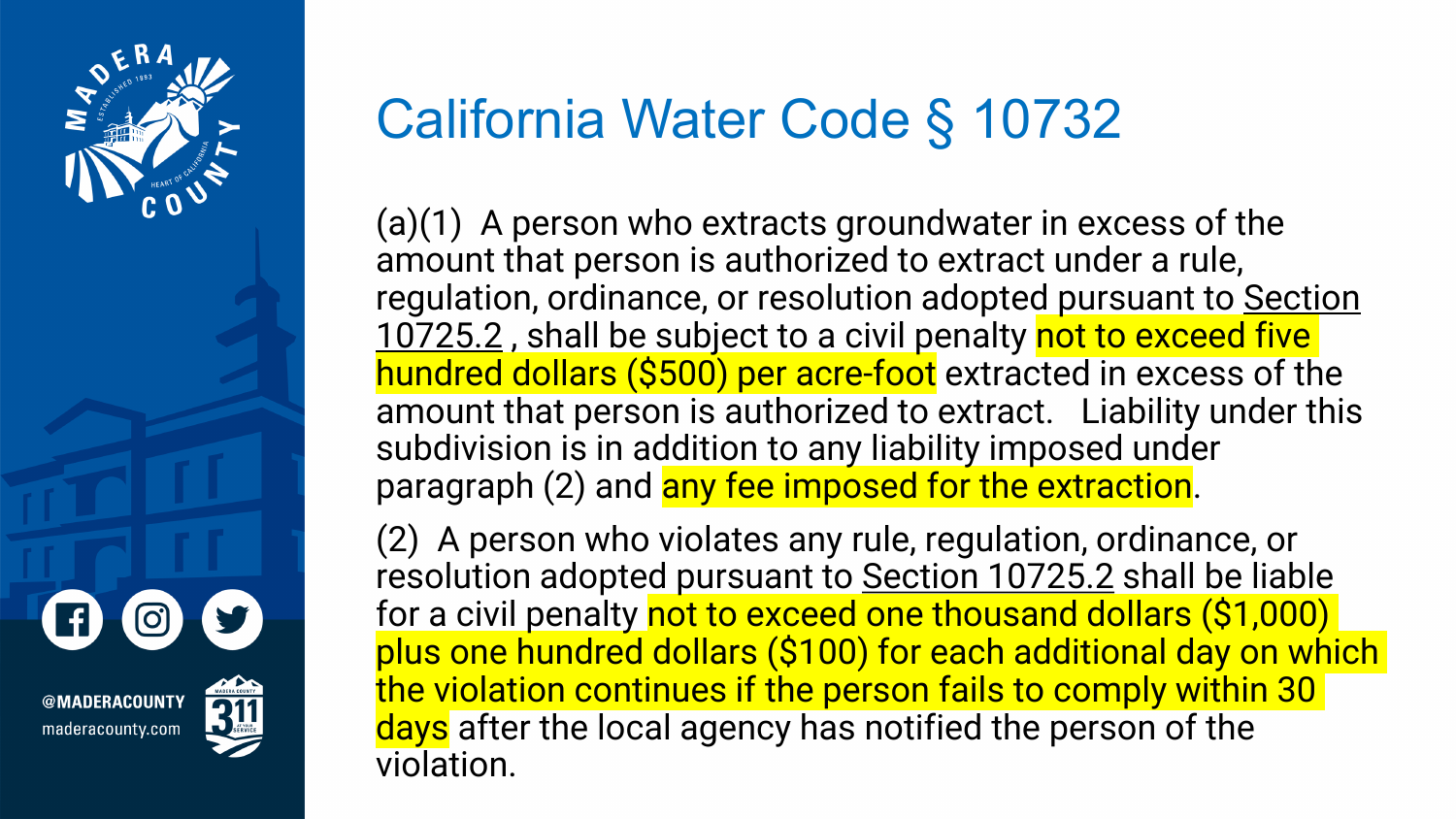

## **Analysis of Water Code**

- 1. A penalty NTE \$500 can be established by ordinance
- 2. Fee for extraction over an allocation would need a Prop 218 process
- 3. A penalty of \$1000 plus \$100/day after a notice period can be established by ordinance

We can potentially start with basic penalties and modify as needed based on success of the allocation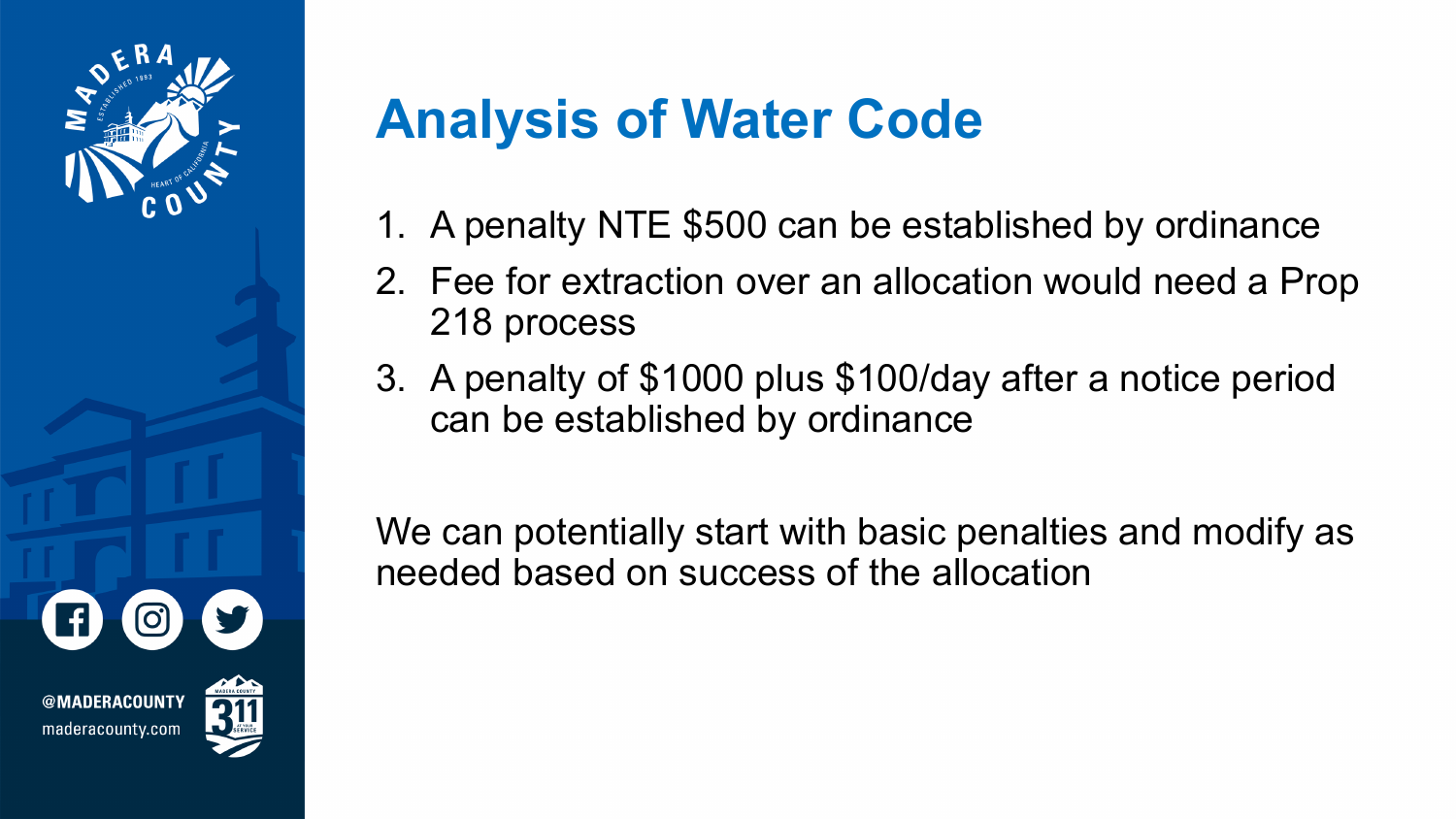

@MADERACOUNTY maderacounty.com

# **Fee and Penalty Scenario**

Successful rate study and penalty of \$500/AF over allocation

#### \$ Penalty

Penalty of \$500/AF over the allocation + fee for replacement water

#### \$\$ Penalty

Penalty of \$500/AF over the allocation + fee for replacement water + \$1000 + \$100/day after notice period

\$\$\$ Penalty